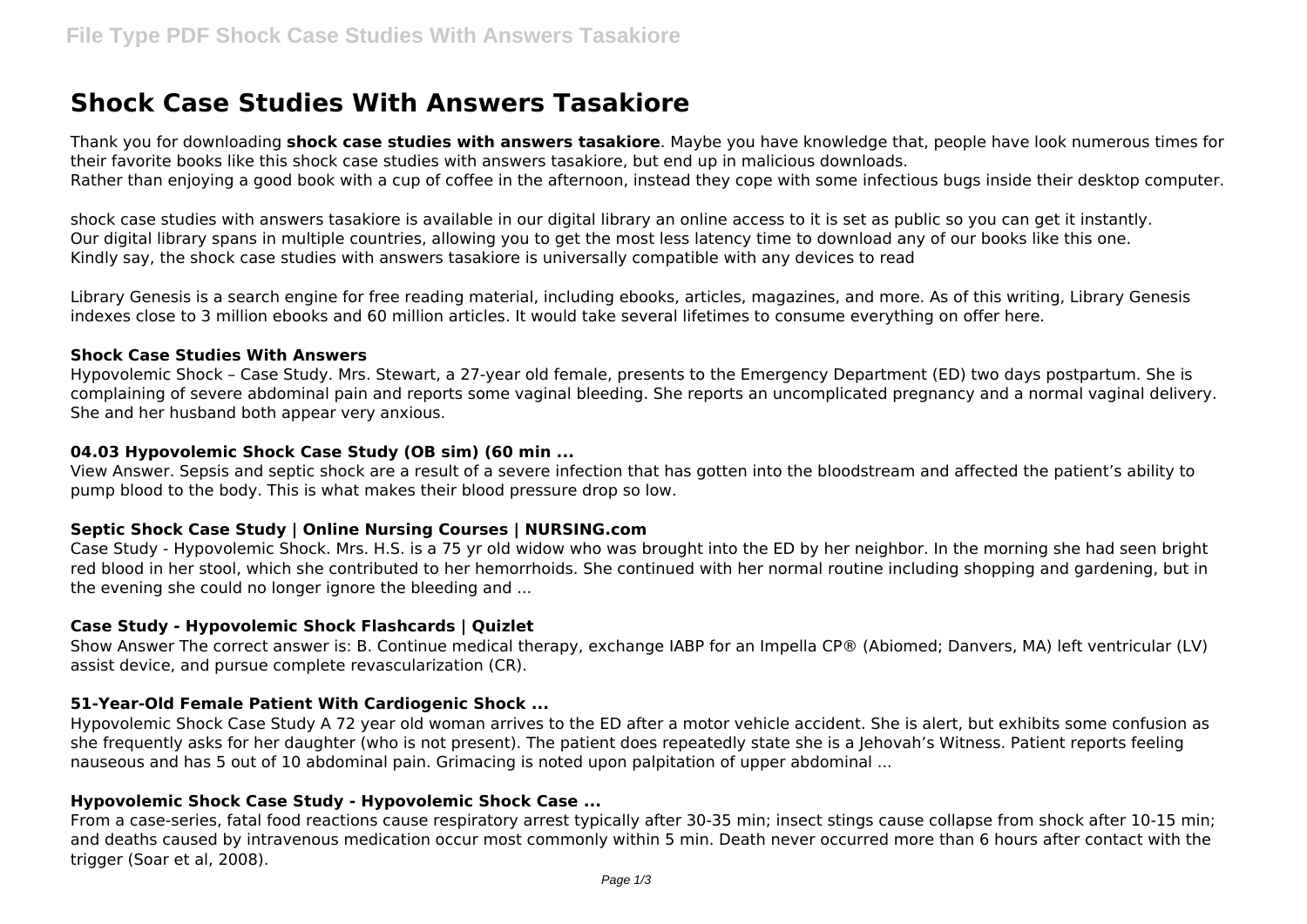# **Anaphylactic Shock Case Study -The Impending Doom**

Case Study 14 Septic Shock. STUDY. Flashcards. Learn. Write. Spell. Test. PLAY. Match. Gravity. Created by. cloudappreciation. Terms in this set (16) Based on the initial hx and assessment, which action prescribed by the HCP do you implement first? 1. Insert a foley 2. Start O2 and titrate to maintain 90% or higher 3. Place the pt on a cardiac ...

## **Case Study 14 Septic Shock Flashcards | Quizlet**

The case description below highlights issues raised in an upcoming Critical Care Medicine article. A 77-year-old man is admitted to the ICU after an emergency laparotomy for a perforated sigmoid ...

## **Critical Care Challenge — Severe Sepsis and Septic Shock ...**

Answer 1 The contributing factors to shock in this case are Injury to the spinal cord - leading to neurogenic shock The damage to the spinal cordhaslead to reduce sympathetic drive - this has ca view the full answer Previous question Next question

## **Solved: Case Study 11 (Shock) Ms. L A 19-year-old Woman Wi ...**

For example, in septic shock, a level >4 reflects a 28 percent mortality. Lactate builds up within the serum and can be seen as a marker of strained cellular metabolism. Put it All Together! In last week's blog, I discussed how a salient scenario and case study can bring needed context to content. Here is a simple scenario that can help ...

## **Surviving Sepsis: What Every Nurse NEEDS to Know to Be ...**

Ours is a confirmed case of STSS and in conformity with toxic shock syndrome (TSS), 1997 case definition, Centers for Disease Control and Prevention (CDC). This young man presented with the clinical signs of fever, hypotension, and diffuse macular erythroderma. Clinical and laboratory evidences of multiorgan involvement namely muscular, hepatic ...

## **A fatal case of staphylococcal toxic shock syndrome**

Sepsis, severe sepsis, septic shock and multiple organ failure still dominate the mass cases of non coronary intensive care units (ICU's). This essay will attempt to explore the fundamental mechanisms leading to tissue and organ damage in septic shock through the investigation of a case study.

## **Septic Shock Case Study: Causes and Effects**

In-Class Activity: Students, read the case study up to the first question and then perform calculations, construct graphs, or discuss the answer. Students may be asked to play different roles in answering the question. After discussing the first answer satisfactorily, read on to the next question and continue with the exercise.

# **CDC Epidemiology Case Studies - Association for Prevention ...**

1. Shock is the inability of the circulatory system to supply cells with oxygen. 2. The heart fails to pump, loss of blood volume, dilation of blood vessels.

## **Case Answers - Weber State University**

CASE STUDY. Patient A is a woman, 50 years of age, who was admitted to the emergency department after a motor vehicle accident. ... It is a clinical continuum ranging from bacteremia through septicemia to septic shock. ... Describe the symptoms to support your answer. Patient A is in the